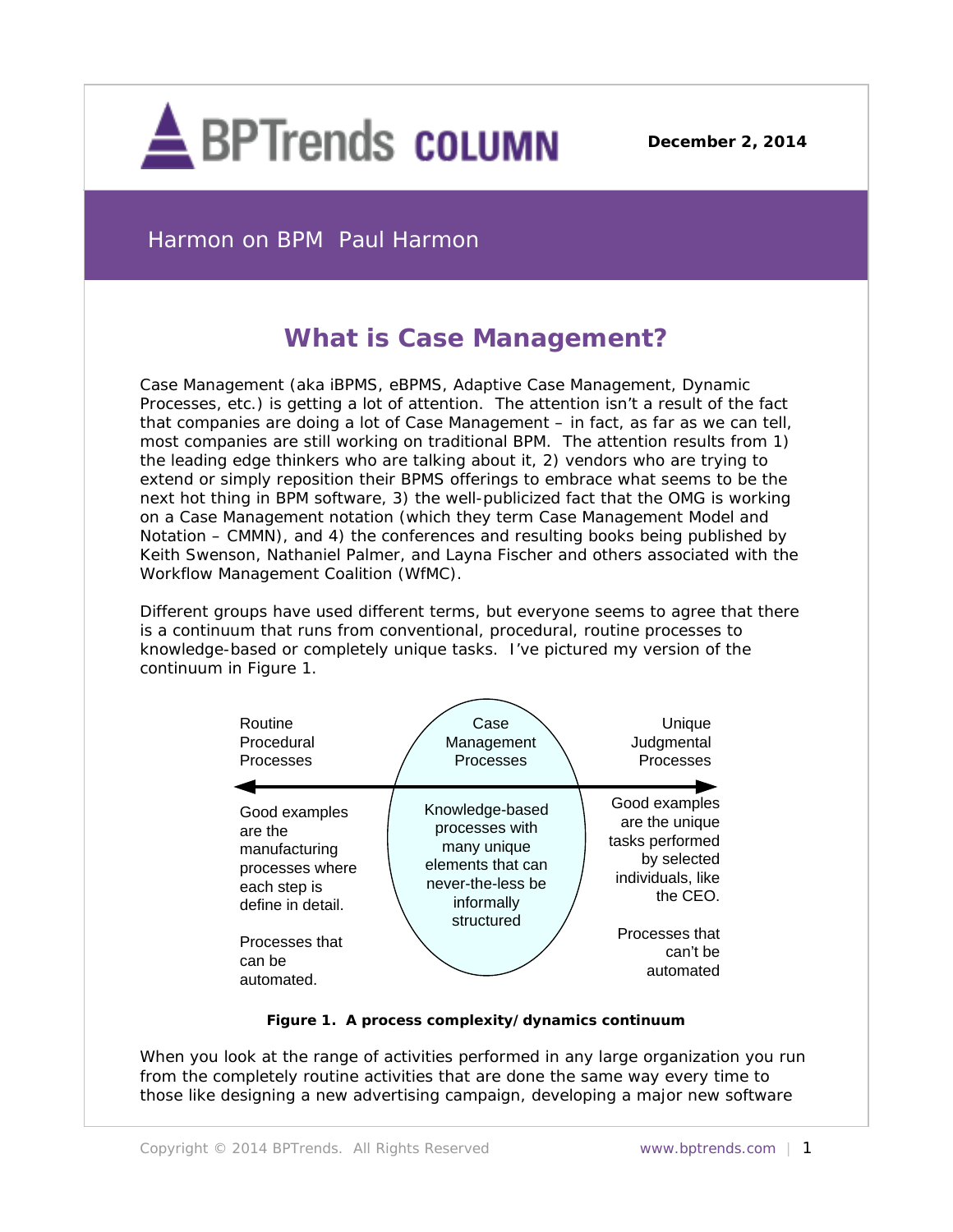application, hiring a new CEO, or determining corporate strategy, that are totally unique and totally dependent on unique human decisions. In essence, a large organization pays big money to hire a given CEO in hopes that that individual will provide the organization with unique leadership insights, a new company strategy, etc. No process person in his or her right mind is going to propose analyzing or modeling the work of the organization's CEO.

What is being proposed is that we can model, or at least informally capture information about tasks from the middle of the continuum that will help knowledge workers do their jobs more effectively. It is, of course, the growing importance of knowledge work in modern organizations that is both frustrating those using traditional process analysis techniques, and driving those who propose newer approaches for capturing case management processes.

At this point, let's take a brief pause and talk about the term "Case Management" since that will help understand what is being talked about. The term originated, as far as we can tell, from the healthcare industry, and refers to the fact that patients are thought of as "cases." In effect, a customer shows up at a hospital emergency ward and complains of severe stomach pain. At this point no one knows what is wrong with the customer/patient, or what range of activities will be called for. It could be something the patient ate, appendicitis, or intestinal cancer. The hospital simply admits the patient and starts gathering information. And they create a "case file" for the patient into which they assign documents – medical history, reports from the patient, and data from lab tests. After a round of exams by physicians at the emergency ward, tests are likely to be prescribed. After the specific tests are undertaken, and the data placed in the case file, the physicians meet and discuss what might be wrong with the patient and what they should do next.

This brief description highlights some key features of a Case Management process. First, the process is not made up of a pre-determined set of activities. It's unique and tailored to the specific customer. (We might argue that the process has a very abstract set of steps. You can imagine a high-level flow diagram with the subprocesses: Admit patient, Diagnose Patient, Conduct Lab Tests… but these subprocesses are so abstract as to be nearly useless in predicting what activities will be used in any given instance.)

Second, the knowledge workers involved in the specific instance of the process determine (plan) the sequence of activities as they proceed.

A third feature is the importance of data in determining the flow of each process instance. Decisions or judgments are key elements in Case Management, and they, in turn, depend on data which is accumulated as the specific instance is executed, and used in the decision-making process.

There seems to be broad agreement on the points we have made, up to this point. As we proceed, however, descriptions of Case Management tend to vary quite a bit, depending on the types of instances the individual writer or speaker is focused on. At this point, we tend to lump the major differences into three types of Case Management that differ as follows:

1) **Case Management instances that focus on judgments or decisions**. In this approach, the emphasis makes the problem sound rather like a rulebased problem. A complex decision needs to be made. Data must be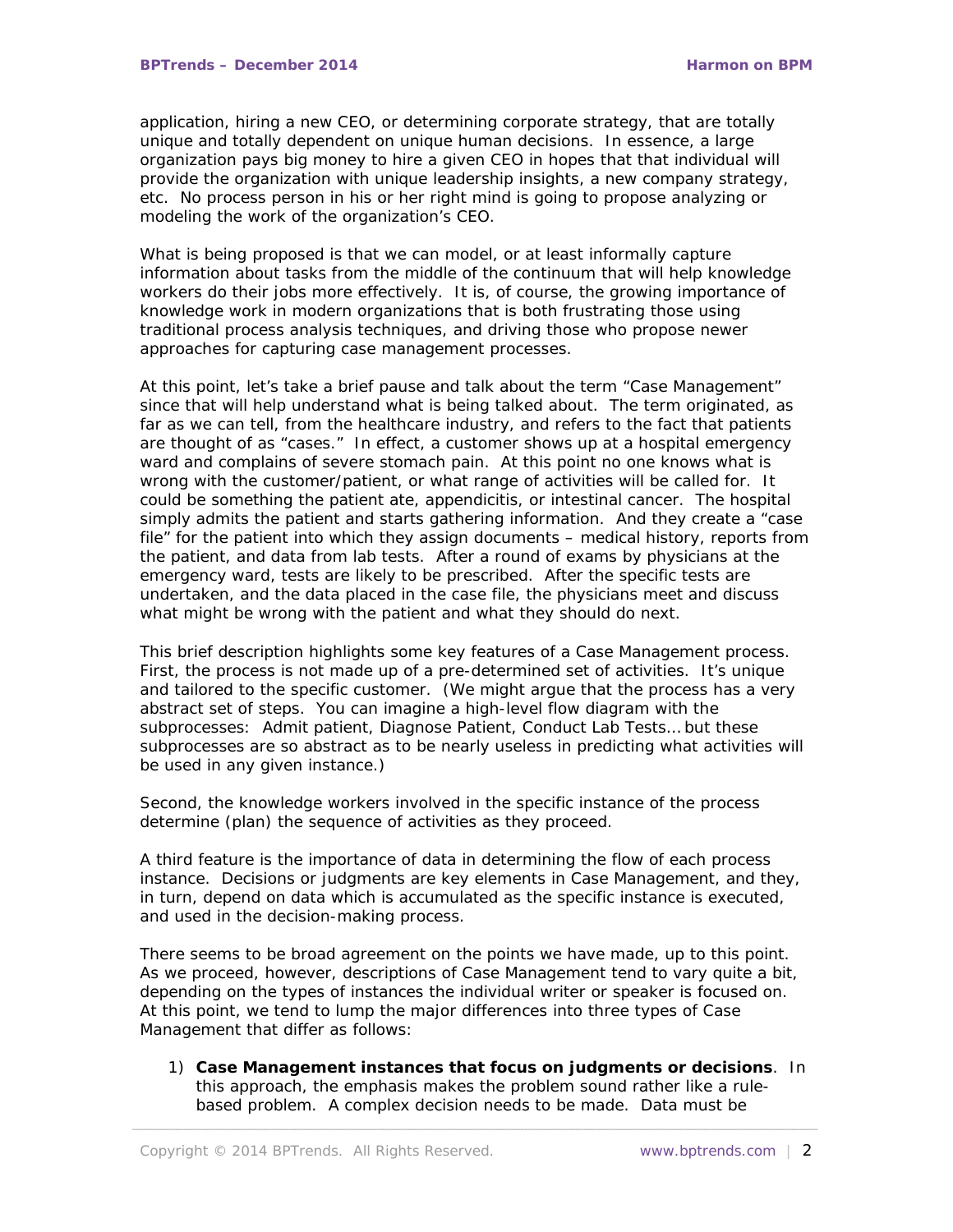gathered – in the most interesting case, from a Business Analytics application of some kind – and rules are applied to arrive at a course of action. The more you read about this approach the more it sounds like developing an expert system, as we did in the Eighties. And, in fact, many of the vendors who are supporting this approach are former expert system tool vendors who have repositioned their products for process work. This approach emphasized formalizing knowledge of the problem, developing rules and having a software tool that can process rules to arrive at conclusions.

- 2) **Goal Driven instances that involve planning and re-planning**. In this second approach the emphasis is on achieving a set of milestones that eventually lead to a goal. Imagine a military team that is asked to rescue a hostage in foreign territory. The ultimately goal is to return the hostage safely to his or her own country. Milestones might include An Approved Plan, Finishing Preparations, Getting into the country, Rescuing the hostage, and Extracting the hostage. (Note that the emphasis in this approach is on milestones or events that betoken that a subprocess is complete, and not on the execution of the process as such.) One can easily imagine a team sitting down to plan such an operation (process). Will they drop from a plane at night, or swim in from a submarine? Will they steal a car to move toward the hostage location, or hike to it? The team develops a plan, but they also develop lots of alternative plans. As the action unfolds, one plan, focused on achieving one milestone, is abandoned and another initiated. The milestones and the ultimate goal remain unchanged, but everything in between changes as necessity or opportunity dictates. This approach emphasizes team planning, goals, the development of a variety of alternative scenarios, and flexibility. It also tends to place considerable value on preparing by practicing alternative activities so that switching from one to another will not disrupt the ultimate execution of the process. (In passing, note how this approach fits well with a "capabilities" view of process – an emphasis on alternative actions that may or may not be used when the process is actually executed.)
- 3) **Team Efforts that rely heavily on social media**. This approach is often talked about but we have seen few concrete examples as to how one might actually analyze or support it. The essence of the instances, in this approach, are tasks or decisions that need to be made by groups that are geographically distributed and who communicate via email, and other social media. Clearly such interaction can be very dynamic. It's probably no more dynamic than a military team trying to decide on the best way to achieve their next milestone in a combat situation, but we have yet to hear anyone suggest how it might be formalized to make it easier for the participants.

Obviously, as practitioners work with Case Management concepts they are going to encounter problems that involve all three of these approaches, mixed together. At this point, however, we are not dealing with many real examples, but are, instead, mostly discussing thought experiments, as one always is when one is discussing the evolution of a new technology.

There is a strong tendency, at this point, for those advocating Case Management approaches to hype them, and speak as if Case Management is a major alternative to conventional process work. When one examines concrete examples, however, its exactly the opposite. One begins with a process that is largely routine. Then one finds, within the context of the routine process specific activities that are not routine.